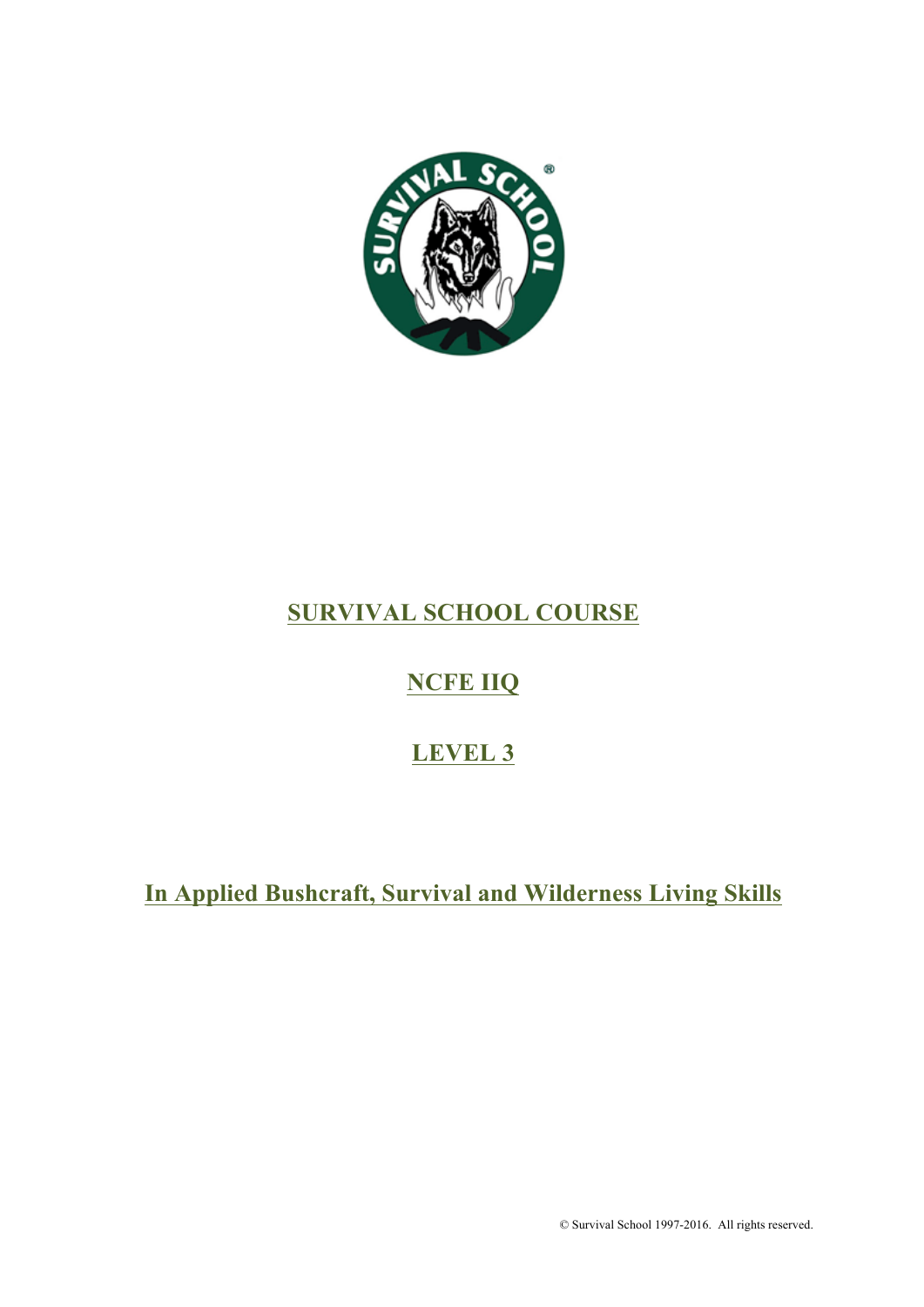# **Contents**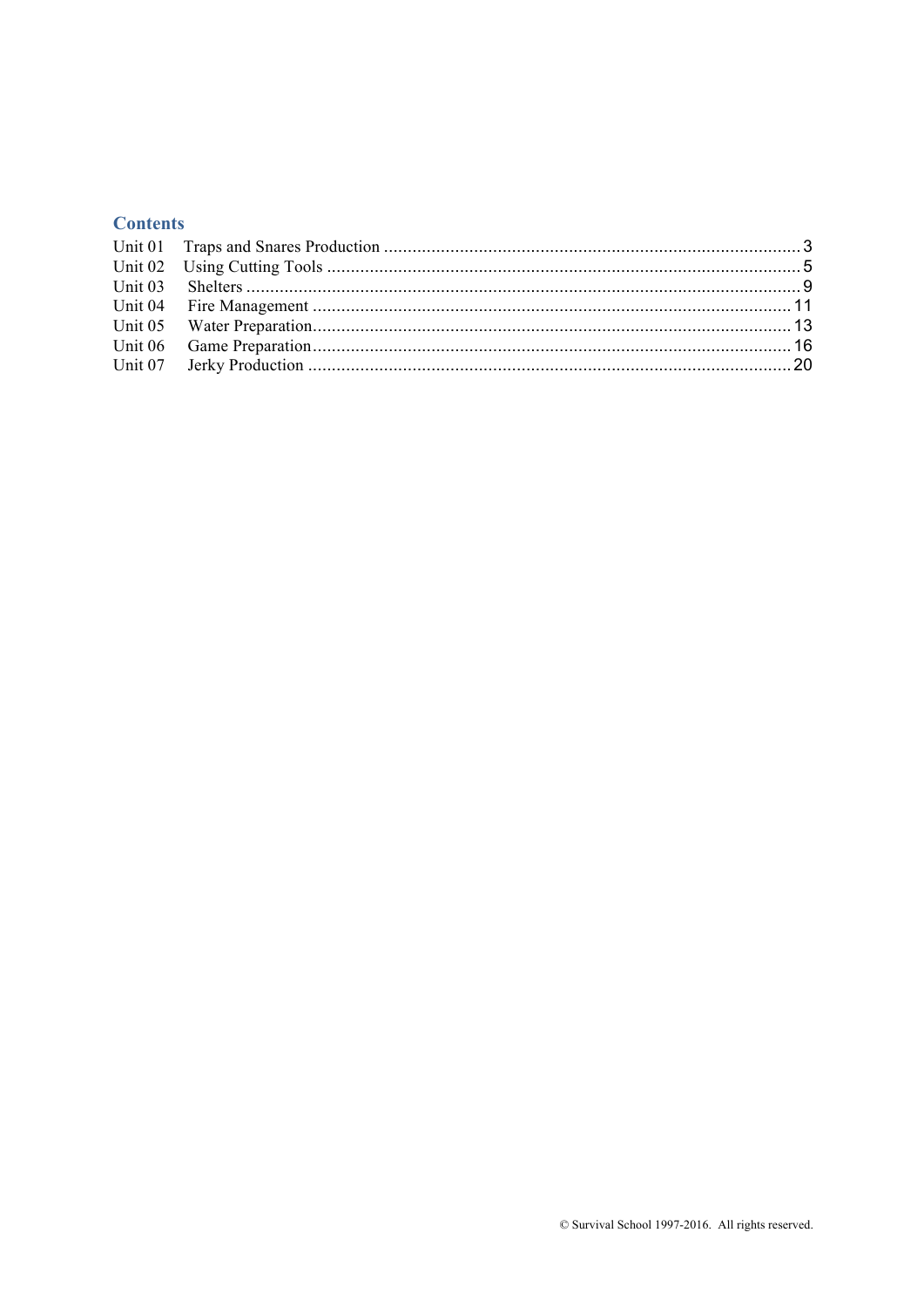-

# **Learning Outcomes:**

# **The learner will:**

Apply cutting techniques to develop a variety of traps and snares.

## **The learner will:**

#### Learn

1.1 To evaluate and analyse the

- a. Properties of traps and snares
- b. Construction of traps and snares
- c. Legalities of setting a traps and snares
- d. Setting a traps and snares

#### **The learner can:**

1.2

- a. Evaluate the properties of trap and snare making
- b. Judge different sorts of wood and understand why it is suitable for traps and snares
- c. Explain how to produce a trap using locally sourced wood
- d. Clarify the legalities of setting traps in England, Scotland and Wales
- e. Summarise how to set a trap

#### **Range (explanation)**

This module concerns the production of a working trap. Whilst there is no fixed design, the trap should be capable of catching game.

## **Can include:**

- Legislation for SEPA and DEFRA
- Use of Withies
- Use of roots and nettles for cordage

#### **Relevant points:**

- Revision of safe cutting techniques
- Use of secateurs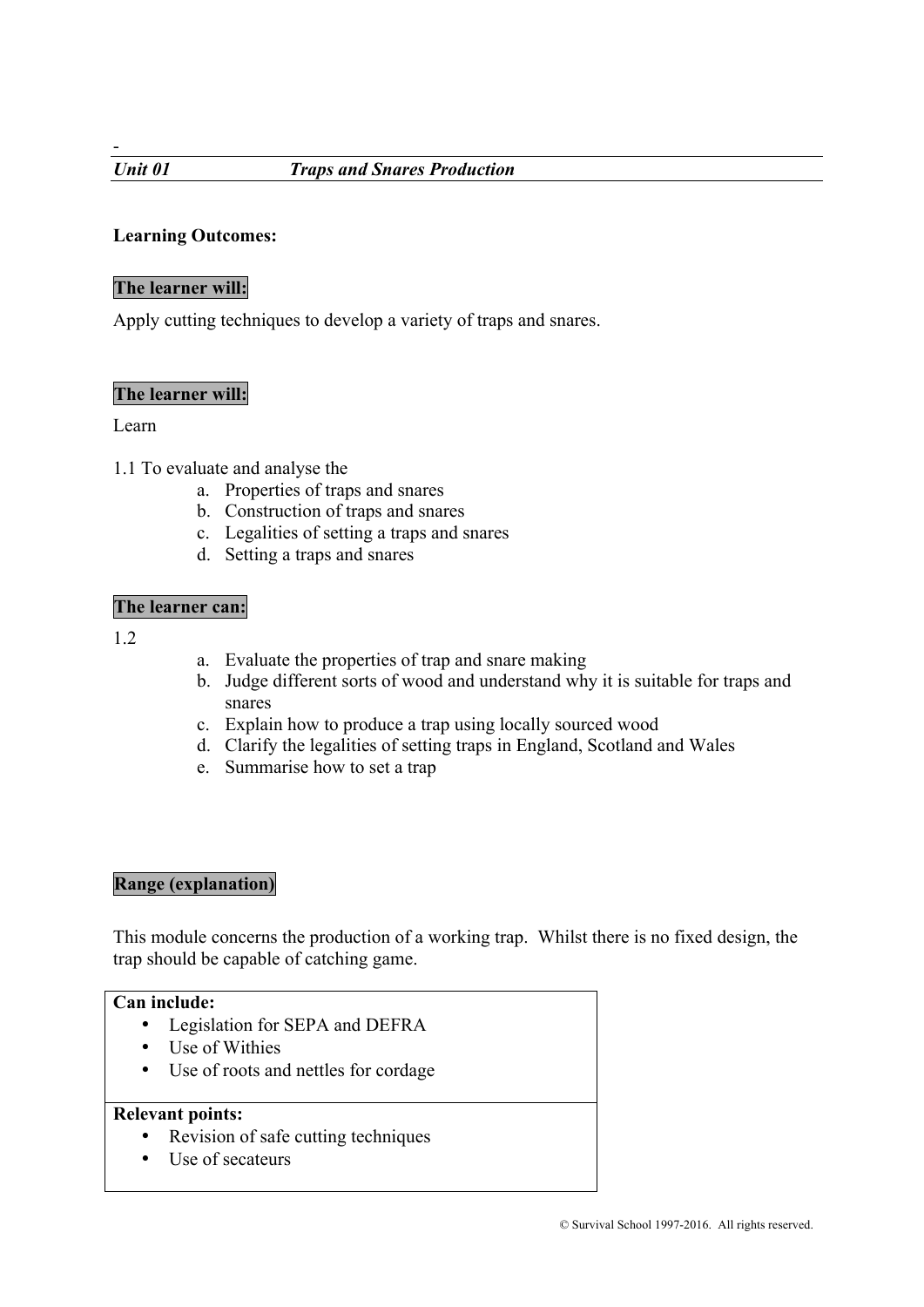# Internal Assessment Guidance – Unit 01:

| <b>Number</b>    | <b>Type of evidence</b> | <b>Additional information</b> |
|------------------|-------------------------|-------------------------------|
|                  |                         | (if applicable)               |
| 1.2a             | Q/A                     |                               |
| 1.2 <sub>b</sub> | Q/A                     |                               |
| 1.2c             | O/A                     |                               |
| 1.2d             | Q/A                     |                               |
| .2e              | O/A                     |                               |

# **Learning Outcome:** (list one after the other)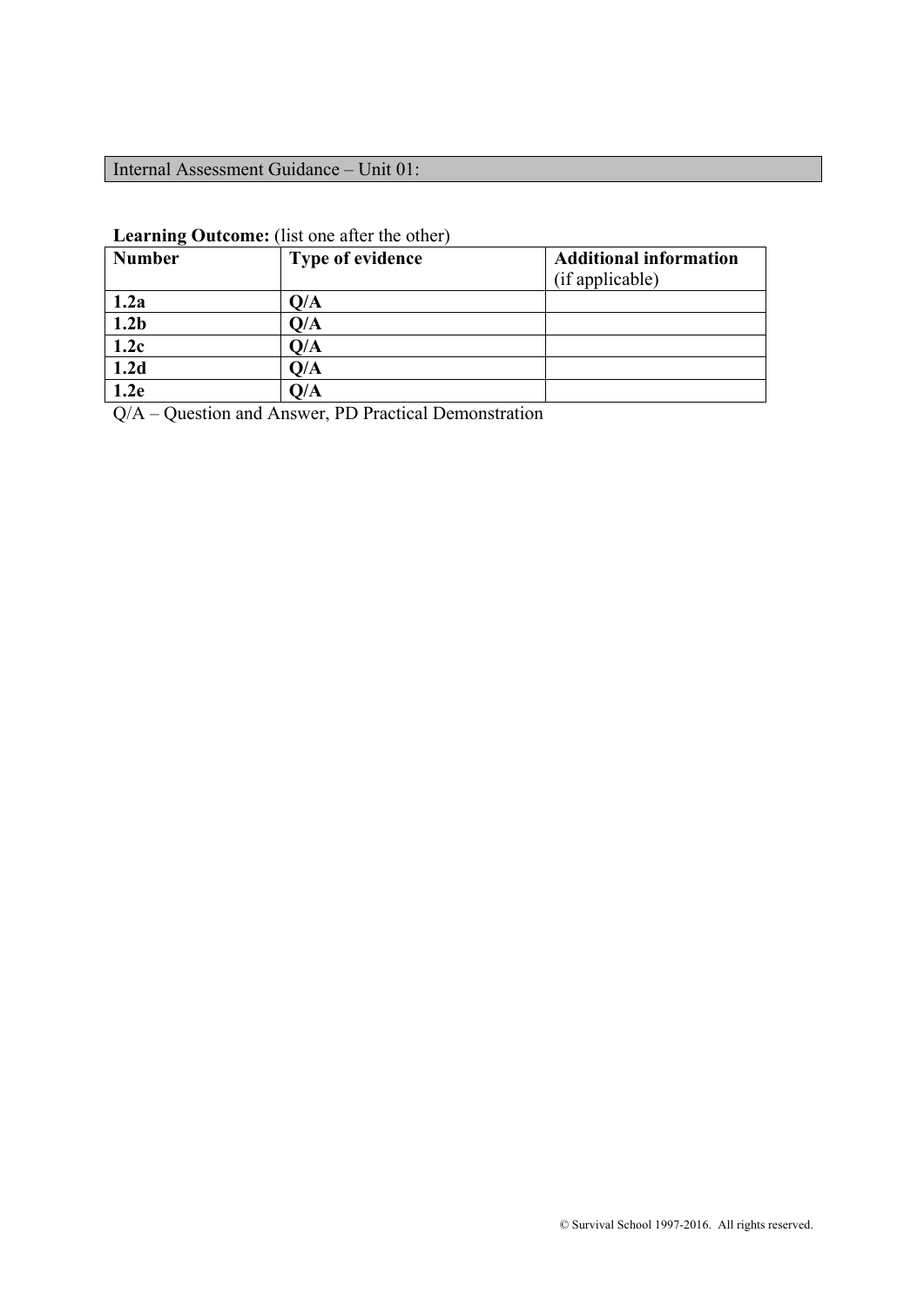#### *Unit 02 Using Cutting Tools*

#### a.

#### **Learning Outcomes:**

#### **The learner will:**

Demonstrate safe cutting techniques whilst operating with a sheath knife, a folding saw and a bow saw.

#### **The learner will:**

#### Explain

- 2.1 Knives
	- a. General description of sheath knives
	- b. Safe withdrawal hand position
	- c. Safe place light; space; seating; cutting block
	- d. Safe position danger triangle; cut away; clear arc
	- e. Safe replacement clean blade; concentrate
	- f. Safe passing eye contact; sheathed or handle first, blade uppermost

#### **The learner can:**

- $2.2$
- a. Describe and explain the benefits and parts of sheath knives
- b. Apply safe withdrawal technique of a sheath knife with the correct hand position
- c. Distinguish a safe place taking into account light; space; seating; cutting block
- d. Use a knife in a safe position with regards to the danger triangle, cutting away from the body and in a clear arc
- e. Apply safe replacement technique of a knife into a sheath with a clean blade
- f. Perform a safe pass of an unsheathed knife

#### **The learner will:**

Explain

- 2.3 Folding Saws
	- a. General description of Folding Saw
	- b. Safety button/locks open and closed
	- c. Push/pull cutting
	- d. Safe place and position as for knives
	- e. Close saws before passing
	- f. Keep hands away from blade (removes not slices)

#### **The learner can:**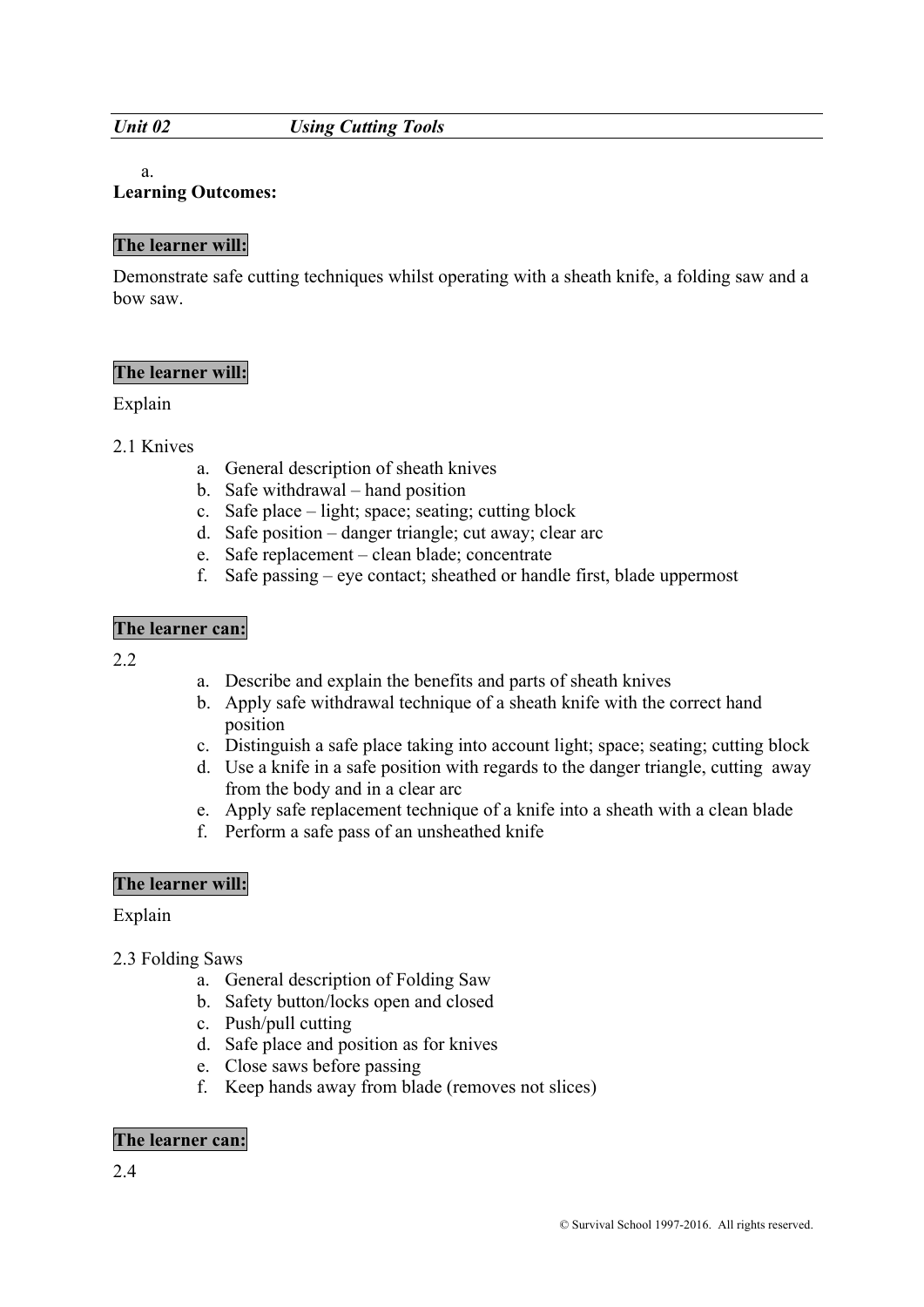- a. Describe a Folding Saw
- b. Illustrate the workings of the safety button/locks open and closed
- c. Demonstrate push/pull cutting
- d. Distinguish a safe place and position as for knives
- e. Demonstrate safe closing of saws before passing

## **The learner will:**

Explain

- 2.5 Bow Saws
	- a. General description of bow saw
	- b. General safety as above
	- c. Green and dead wood blades
	- d. Start cut with arm through bow to prevent blade bouncing onto back of hand
	- e. Continue cut with thumb over saw cut to prevent blade jumping out
	- f. Replace blade cover after use
	- g. Use a 'tool' tree for safe storage

#### **The learner can:**

2.6

- a. Describe a bow saw
- b. Demonstrate general safety
- c. Illustrate the difference between green and dead wood blades
- d. Demonstrate how to start cut with arm through bow to prevent blade bouncing onto back of hand
- e. Demonstrate cut with thumb over saw cut to prevent blade jumping out
- f. Illustrate safe blade covering after use
- g. Select a 'tool' tree for safe storage

#### **The learner will:**

Explain

- 2.7 Cutting Techniques
	- 1. Principles:
		- a. Taught fibres cut easier
		- b. Work with the grain
		- c. Apply cutting pressure/force gradually
		- d. Keep saw teeth clean
		- e. Measure twice, cut once
	- 2. Grips:
		- a. Firm hand position always
		- b. Forehand
		- c. Backhand
		- d. Chest lever
		- e. Reinforced
	- 3. Techniques: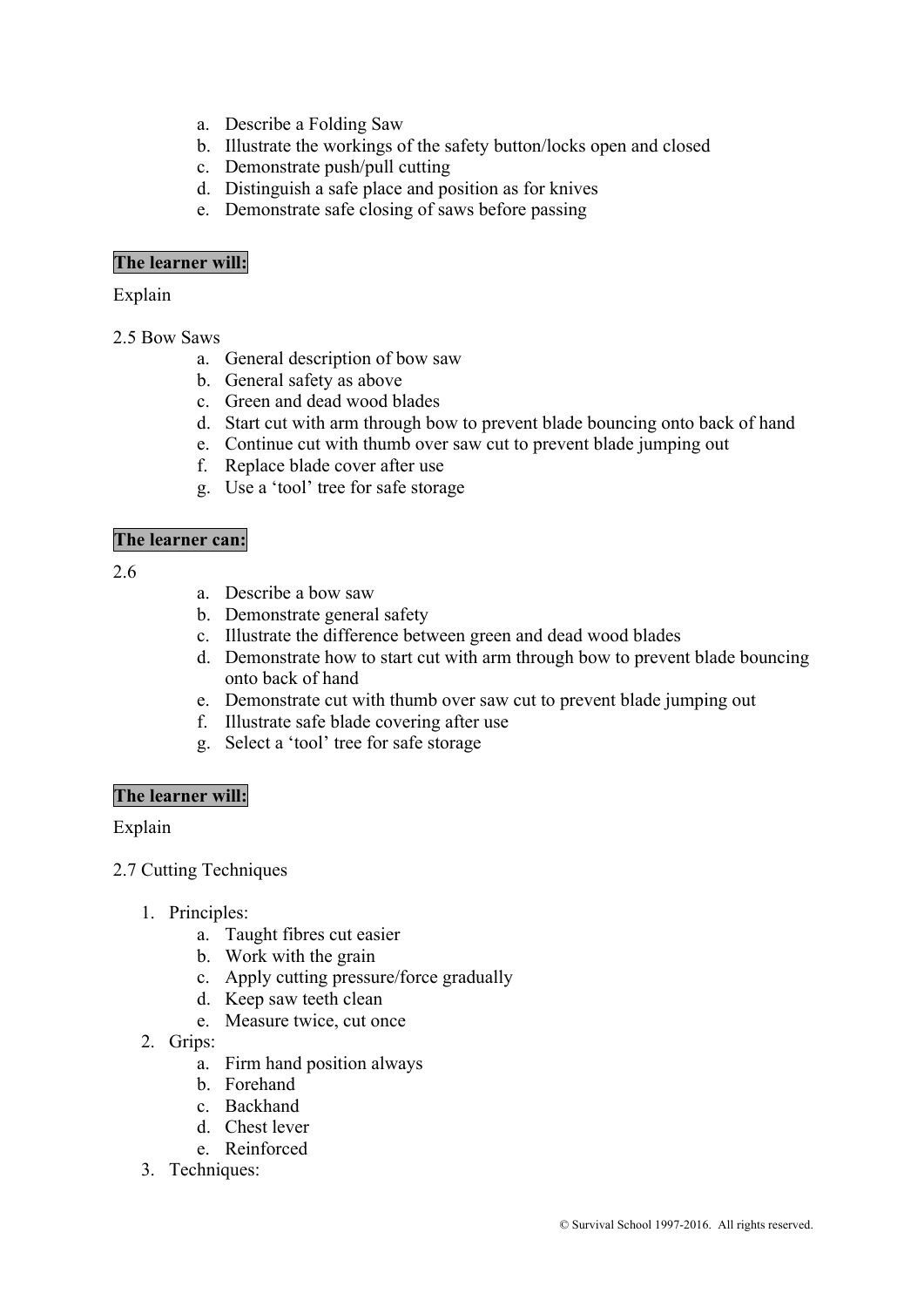- a. Peeling/shaving
- b. Slicing/trimming
- c. Pointing
- d. Bevelling
- e. Notches/hooks
- f. Battoning
- 4. A demonstration making a mallet and making a tent peg

#### **The learner can:**

2.8

- a. Define the principles of cutting techniques
- b. Select the most suitable grip for a particular technique
- c. Perform the techniques safely

## **Range (explanation)**

This module concerns the **safe** cutting techniques that have been taught and demonstrated. Different knives and saws can be used but differences to supplied equipment must be explained and any risks highlighted. As evidence that safe cutting techniques have been learnt, tent pegs and mallets should be made.

## **Can include:**

|           | Use of $PPE$ – gloves, glasses and long sleeves/trousers |
|-----------|----------------------------------------------------------|
|           | <b>Relevant safety points:</b>                           |
|           | Always treat cutting tools with respect                  |
|           | Keep them sheathed/closed/covered when not in use        |
|           | Don't use in the dark or if tired                        |
|           | • Don't walk and cut/whittle                             |
|           | • Never run with a knife                                 |
| $\bullet$ | Don't throw knives or stick in the ground/stumps/trees   |
|           | Use the right tool for the right job                     |
|           | Work within your physical limitations                    |
|           |                                                          |

- NEVER leave cutting tools lying about
- Carry a first aid kit and know how to use it

Internal Assessment Guidance – Unit 02:

# Number Type of evidence **Additional information** (if applicable) **2.1a**  $\qquad$   $\qquad$   $\qquad$   $\qquad$   $\qquad$   $\qquad$   $\qquad$   $\qquad$   $\qquad$   $\qquad$   $\qquad$   $\qquad$   $\qquad$   $\qquad$   $\qquad$   $\qquad$   $\qquad$   $\qquad$   $\qquad$   $\qquad$   $\qquad$   $\qquad$   $\qquad$   $\qquad$   $\qquad$   $\qquad$   $\qquad$   $\qquad$   $\qquad$   $\qquad$   $\qquad$   $\qquad$   $\qquad$   $\qquad$   $\qquad$   $\qquad$ **2.1b PD**

#### **Learning Outcome:** (list one after the other)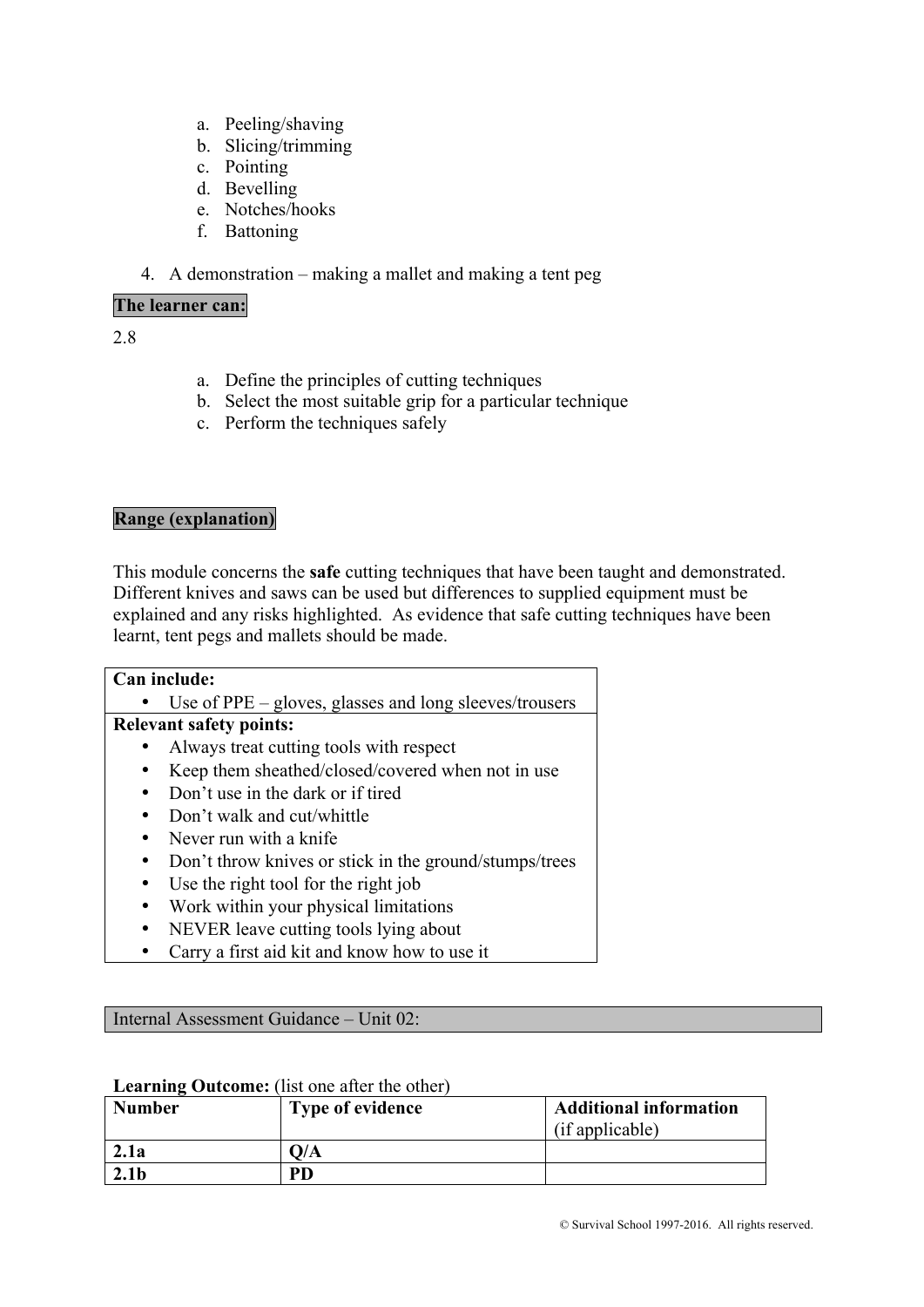| 2.1c                                             | Q/A                                                         |  |
|--------------------------------------------------|-------------------------------------------------------------|--|
| 2.1 <sub>d</sub>                                 |                                                             |  |
|                                                  | Q/A                                                         |  |
| 2.1e                                             | <b>PD</b>                                                   |  |
| 2.1f                                             | $\overline{PD}$                                             |  |
| 2.3a                                             | Q/A                                                         |  |
| 2.3 <sub>b</sub>                                 | <b>PD</b>                                                   |  |
| 2.3c                                             | <b>PD</b>                                                   |  |
| 2.3d                                             | Q/A                                                         |  |
| 2.3e                                             | $\overline{PD}$                                             |  |
| 2.3f                                             | <b>PD</b>                                                   |  |
| 2.5a                                             | Q/A                                                         |  |
| 2.5 <sub>b</sub>                                 | Q/A                                                         |  |
| 2.5c                                             | Q/A                                                         |  |
| 2.5d                                             | <b>PD</b>                                                   |  |
| 2.5e                                             | <b>PD</b>                                                   |  |
| 2.5f                                             | <b>PD</b>                                                   |  |
| 2.5g                                             | <b>PD</b>                                                   |  |
| 2.7.1a                                           | <b>PD</b>                                                   |  |
| $\overline{2.7.1b}$                              | <b>PD</b>                                                   |  |
| 2.7.1c                                           | <b>PD</b>                                                   |  |
| 2.7.1d                                           | <b>PD</b>                                                   |  |
| 2.7.1e                                           | <b>PD</b>                                                   |  |
| 2.7.2a                                           | <b>PD</b>                                                   |  |
| 2.7.2 <sub>b</sub>                               | <b>PD</b>                                                   |  |
| 2.7.2c                                           | <b>PD</b>                                                   |  |
| 2.7.2d                                           | $\overline{PD}$                                             |  |
| 2.7.2e                                           | <b>PD</b>                                                   |  |
| 2.7.3a                                           | <b>PD</b>                                                   |  |
| 2.7.3 <sub>b</sub>                               | <b>PD</b>                                                   |  |
| 2.7.3c                                           | <b>PD</b>                                                   |  |
| 2.7.3d                                           | <b>PD</b>                                                   |  |
| 2.7.3e                                           | <b>PD</b>                                                   |  |
| 2.7.3f                                           | <b>PD</b>                                                   |  |
| 2.7.4                                            | <b>PD</b>                                                   |  |
| $\sim$ $\mu$<br>$\sim$<br>$\mathbf{A}$<br>$\sim$ | $\sim$<br>$\mathbf{r}$ and $\mathbf{r}$<br>$n \, \sim \, n$ |  |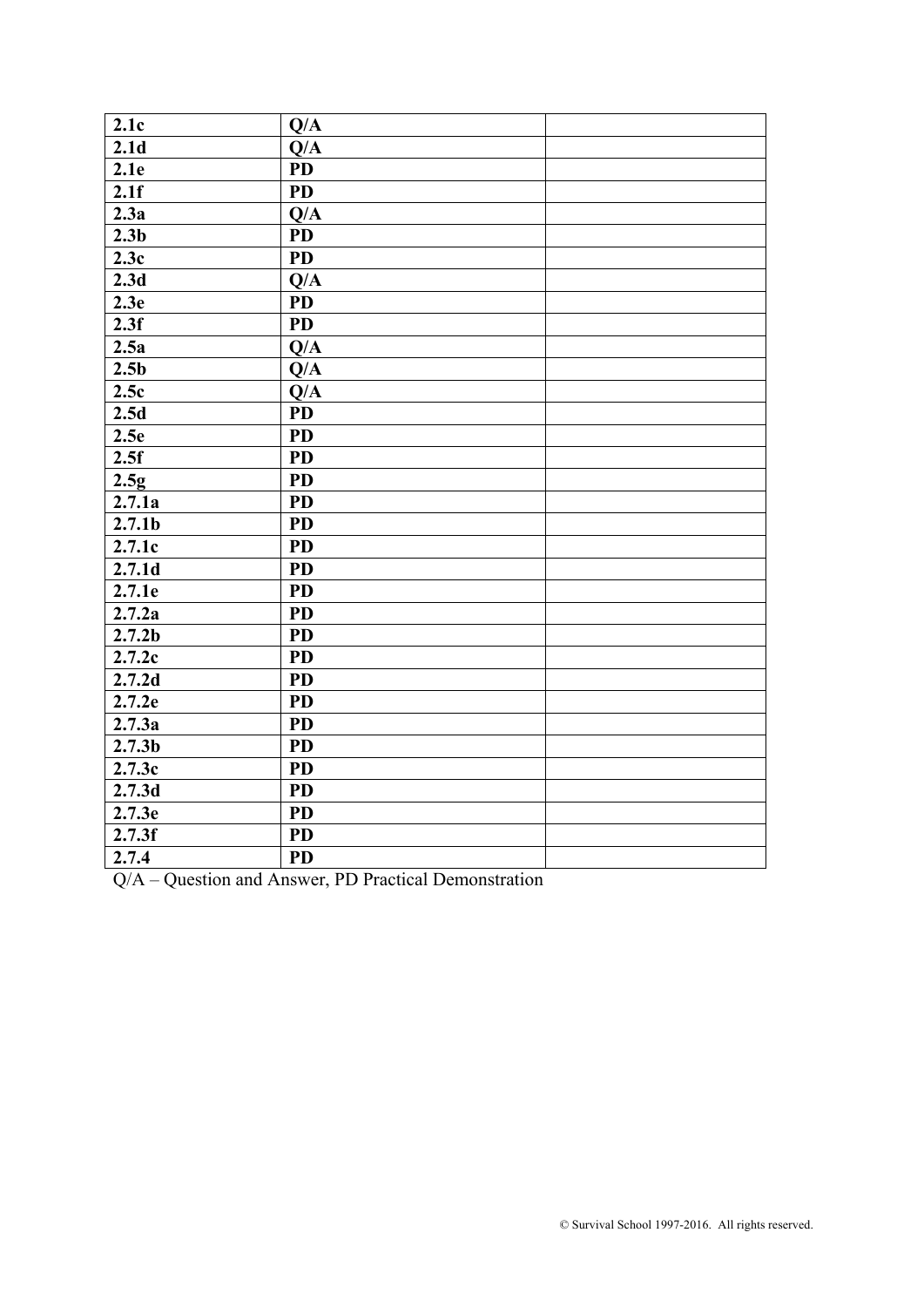*Unit 03 Shelters*

## **Learning Outcomes:**

#### **The learner will:**

Apply knowledge gained from Level 2 work on how to site and build a Thermal A Frame and a Lean-To shelter correctly and safely. Also to be learnt is shelter thatching and dismantling whilst leaving no trace.

#### **The learner will:**

## Explain

# 3.1 Shelter Building

- a. Aim protection from elements, work and rest area
- b. Tools knife, saw, cordage, digging tools, gravity
- c. Site selection:
	- i. Hazards
	- ii. Sources of water/food
	- iii. Building materials
	- iv. Terrain and weather conditions
	- v. Duration of stay
	- vi. Search and rescue considerations
- d. Construction:
	- i. Size and strength
	- ii. Cordage
	- iii. Thatching/roofing material
	- iv. Heating/insulation
	- v. Sleeping/working arrangements
	- vi. Fire, reflector and fuel
- e. Building safely forked supports and ridge poles
- f. Demonstration of tarps configurations, lean-to and A frame construction

# **The learner can:**

3.2

- a. Illustrate the reasons for a shelter and the elements that make up a shelter
- b. Use a range of tools and forces to make a safe shelter
- c. Describe the reasons for site selection
- d. Demonstrate the construction of a Thermal A Frame Shelter and a Lean To **Shelter**
- e. Select the correct materials for construction

## **Range (explanation)**

Where thatching materials are not abundant due to terrain or time of year, the thatching must be restricted to a smaller area so as not to ruin the woodland.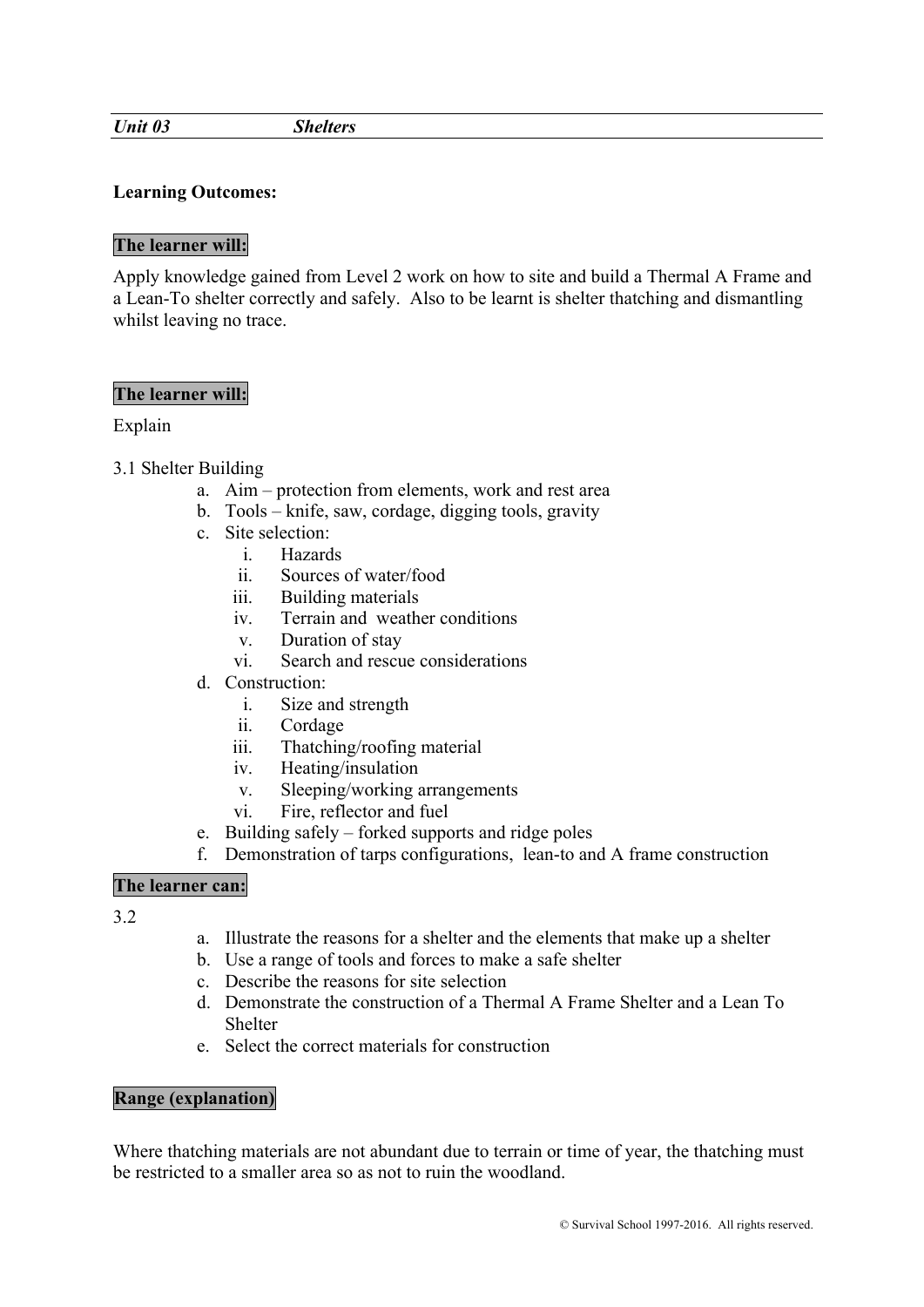# **Can include:**

• Cold/hot weather variations

# **Relevant safety points:**

- Safe cutting techniques
- Safe construction techniques
- Check for deadfall prior to building
- Check frame secure and interlocked before thatching
- Head at 'open' end, feet at the bottom
- Fire risk

Internal Assessment Guidance – Unit 03:

# **Learning Outcome:** (list one after the other)

| -- <del>9</del> - - - - - - - - - 1<br><b>Number</b> | Type of evidence | <b>Additional information</b><br>(if applicable) |
|------------------------------------------------------|------------------|--------------------------------------------------|
| 3.1.a                                                | Q/A              |                                                  |
| 3.1.b                                                | Q/A              |                                                  |
| 3.1.c.i                                              | Q/A              |                                                  |
| 3.1.c.ii                                             | Q/A              |                                                  |
| 3.1.c.iii                                            | Q/A              |                                                  |
| 3.1.c.iv                                             | Q/A              |                                                  |
| 3.1.c.v                                              | Q/A              |                                                  |
| 3.1.c.vi                                             | Q/A              |                                                  |
| 3.1.d.i                                              | Q/A              |                                                  |
| 3.1.d.ii                                             | Q/A              |                                                  |
| 3.1.d.iii                                            | Q/A              |                                                  |
| 3.1.d.iv                                             | Q/A              |                                                  |
| 3.1.d.v                                              | <b>PD</b>        |                                                  |
| 3.1.d.vi                                             | <b>PD</b>        |                                                  |
| 3.1.e                                                | <b>PD</b>        |                                                  |
| 3.1.f                                                | <b>PD</b>        |                                                  |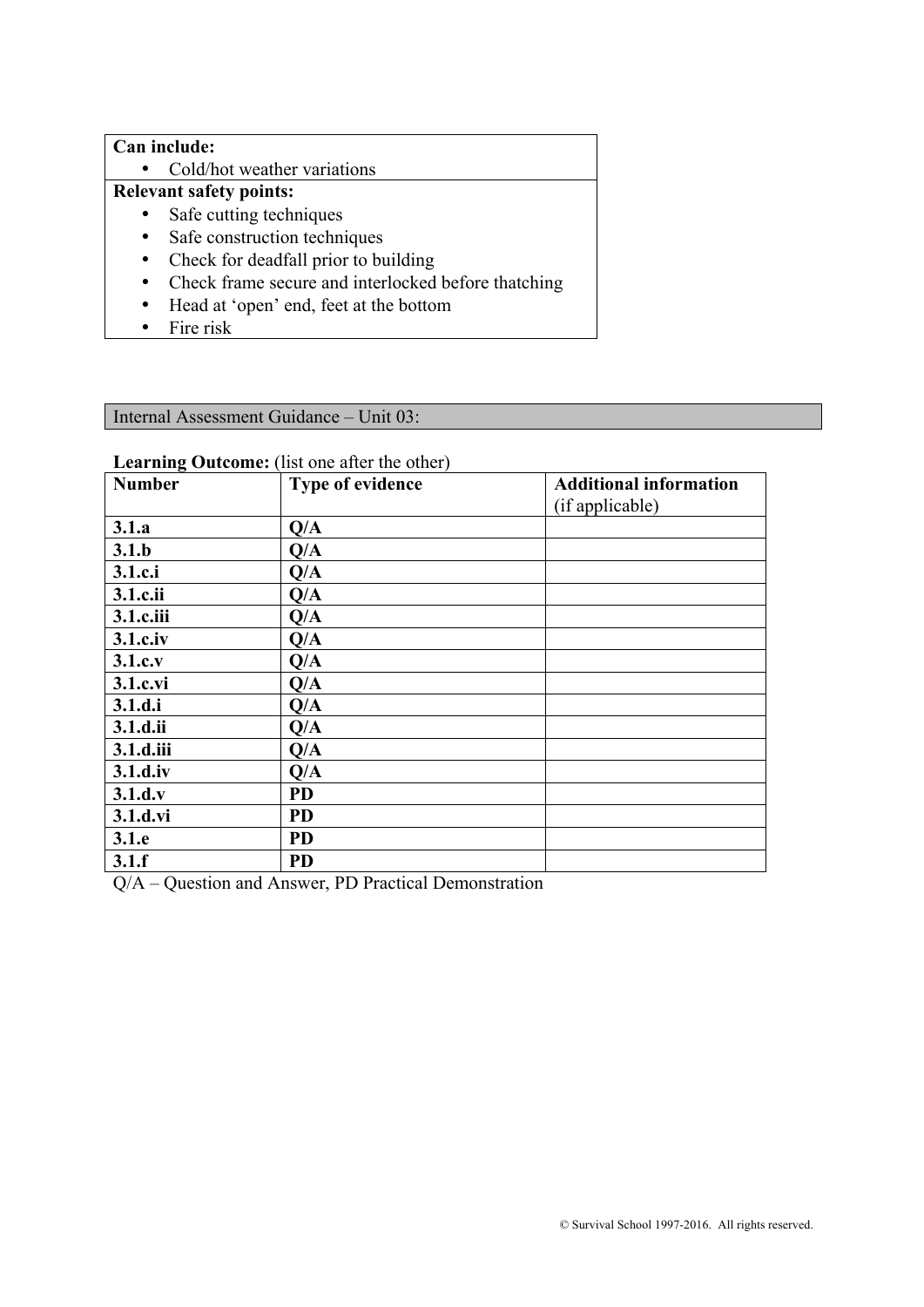#### *Unit 04 Fire Management*

## **Learning Outcomes:**

#### **The learner will:**

Analyse how to set a fire, natural and man-made tinders, fire safety and fire lighting techniques.

## **The learner will:**

Explain

4.1

- a. Different fire lays for different environments
- b. Natural tinder: Plant downs/birch bark/fungi/Maya wood
- c. Man-made tinder: Charcloth/feather sticks/cotton wool
- d. Different fire lays
- e. Producing a spark: Flint and steel/fire steel
- f. Producing a flame: Matches/lighters
- g. Using the sun
- h. Using chemicals: Pot P and sugar/antifreeze, Magnesium
- i. Using electricity: 9v battery and wire wool

#### **The learner can:**

4.2

- a. Set a fire suitable to the environment
- b. Use and select a range of natural tinders
- c. Use and select a range of manmade tinders
- d. Describe different fire lays
- e. Demonstrate producing sparks
- f. Demonstrate producing flames
- g. Describe how to use the sun to light a fire
- h. Demonstrate using chemicals to light a fire
- i. Demonstrate using electricity to light a fire

#### **Range (explanation)**

Fire Lighting tutoring must take place in dry conditions wherever possible. Allowances must be made when judging success.

| Can include: |                                                      |  |  |
|--------------|------------------------------------------------------|--|--|
|              | • Using friction fire lighting                       |  |  |
|              | <b>Relevant safety points:</b>                       |  |  |
|              | Safety glasses worn when using chemicals             |  |  |
| $\bullet$    | Safe cutting techniques when using fire bow          |  |  |
| $\bullet$    | Ensure tinder bundles extinguished at end of session |  |  |
|              |                                                      |  |  |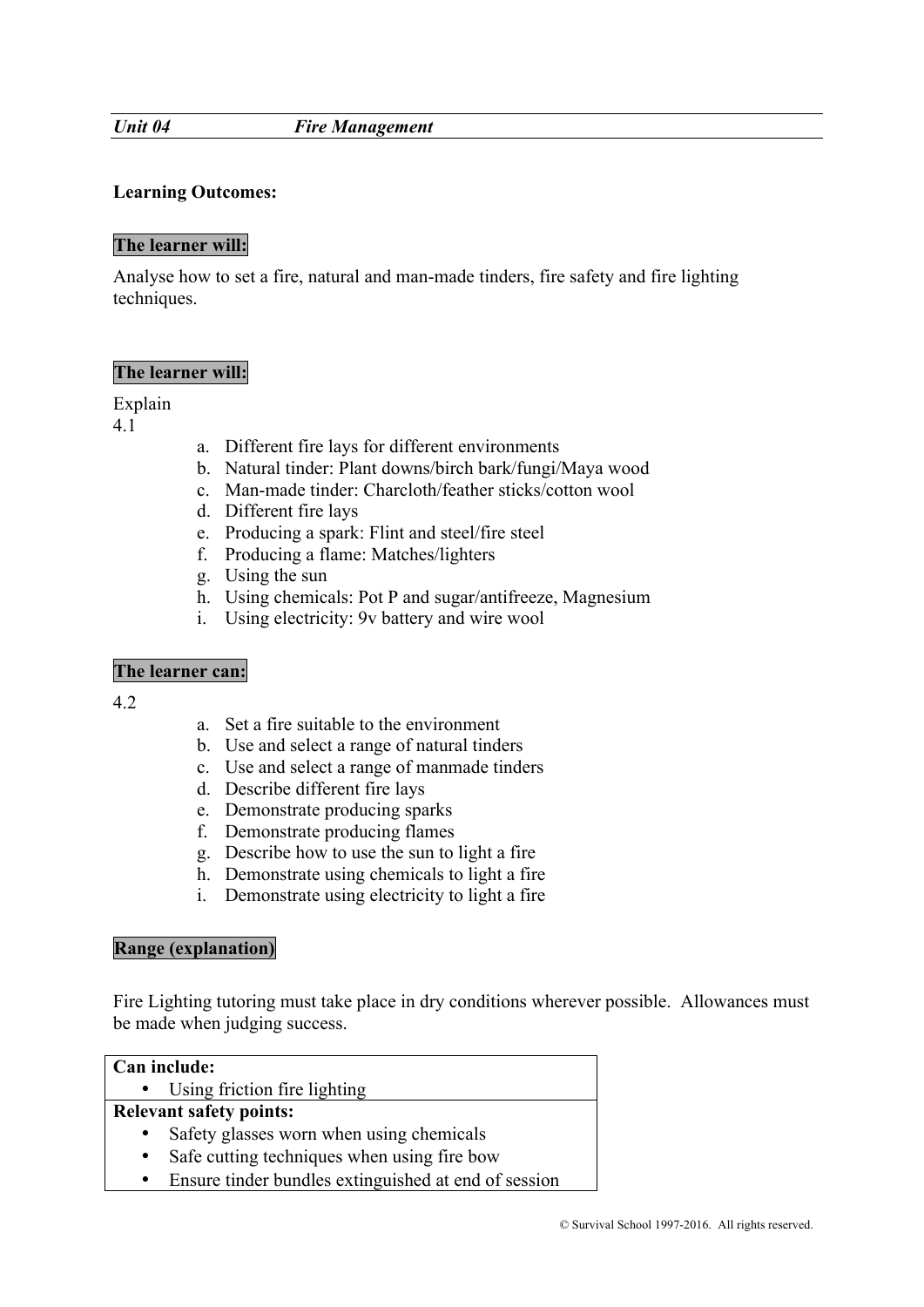# Internal Assessment Guidance – Unit 04:

|  | <b>Learning Outcome:</b> (list one after the other) |
|--|-----------------------------------------------------|
|--|-----------------------------------------------------|

| 0<br><b>Number</b> | <b>Type of evidence</b> | <b>Additional information</b><br>(if applicable)         |
|--------------------|-------------------------|----------------------------------------------------------|
| 4.1a               | $Q/A+PD$                |                                                          |
| 4.1 <sub>b</sub>   | $Q/A+PD$                |                                                          |
| 4.1c               | $O/A+PD$                |                                                          |
| 4.1 <sub>d</sub>   | $O/A+PD$                |                                                          |
| 4.1e               | $O/A+PD$                | Not always possible so<br>mainly Q/A if PD<br>impossible |
| 4.1f               | $Q/A+PD$                |                                                          |
| 4.1 <sub>g</sub>   | $O/A+PD$                |                                                          |
| 4.1 <sub>h</sub>   | $O/A+PD$                |                                                          |
| 4.1i               | $Q/A+PD$                |                                                          |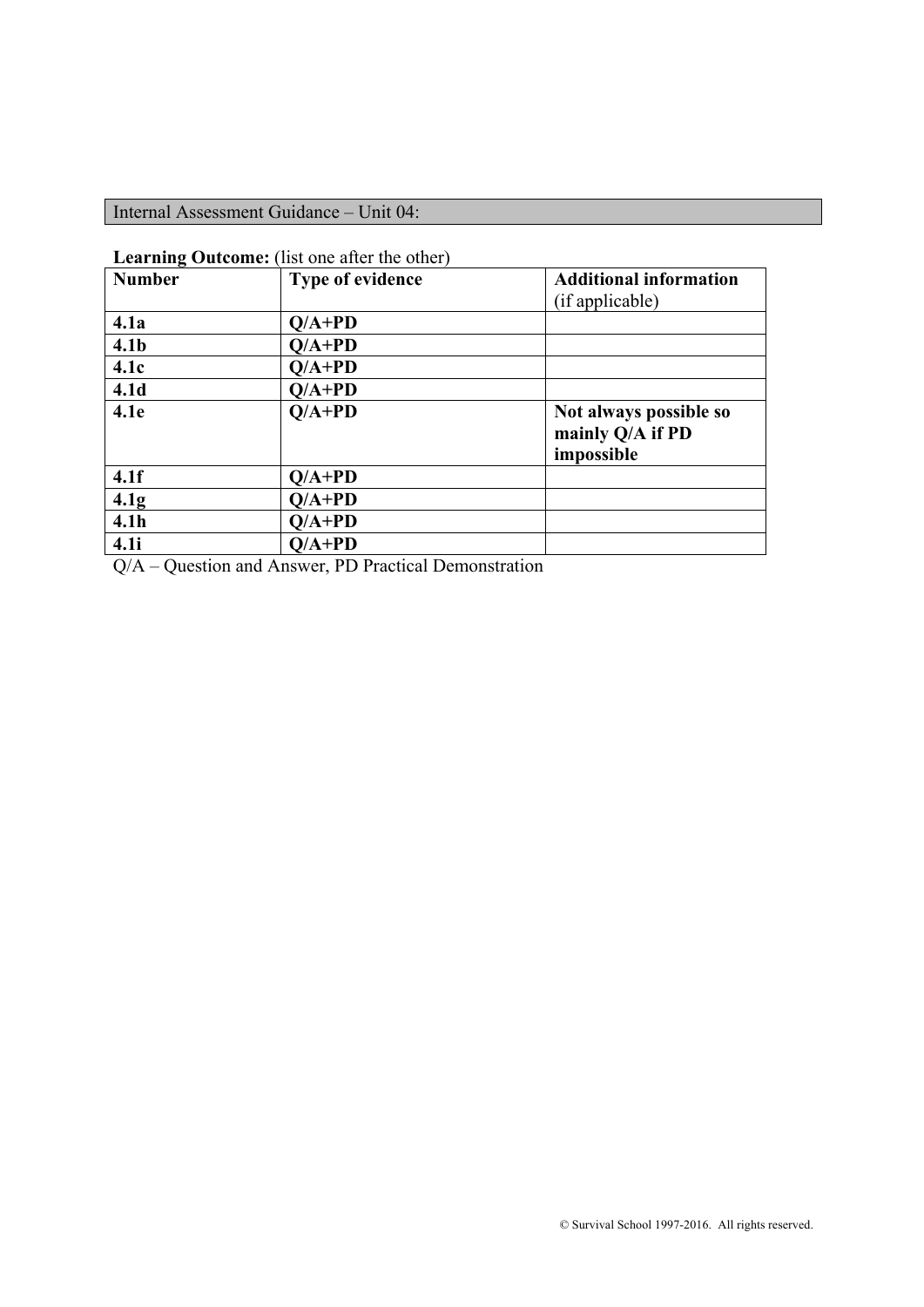#### *Unit 05 Water Preparation*

#### **Learning Outcomes:**

#### **The learner will:**

Review and revise water signs, water sources, water contaminants, water filtration and water purification.

## **The learner will:**

#### Analyse

- a. Intro  $2<sup>nd</sup>$  only to air; next priority after shelter; body 75% water; kidney function; temperature regulation, lose 2/3 litres daily in normal conditions
- b. Saving water:
	- a. Injury/illness increases shock which increases fluid loss
	- b. Avoid sweating, talking or moving excessively
	- c. Don't drink alcohol and regulate food intake
	- d. Stay covered up and in the shade
- c. Dehydration (killer in 3 days):
	- a. Feeling thirsty  $=$  already dehydrated
	- b. Urine should be clear, copious and odourless
- d. Finding water (water indicators):
	- a. Valleys/natural drains/water courses
	- b. Geology
	- c. Dew/rain traps
	- d. Animal indicators
	- e. Condensation/transpiration
	- f. Ice/snow
	- g. Plant sources
	- h. Ground/gypsy wells
- e. Water Collection:
	- a. Billy Cans
	- b. Bottles
	- c. Water proof clothing
	- d. Tarps
	- e. Bags etc
- f. 5 basic contaminants:
	- a. Turbidity
	- b. Parasitic worms/protozoa
	- c. Bacteria
	- d. Viruses
	- e. Chemicals
- g. Making water safe:
	- a. Filtration methods Mill Bank Bag
	- b. Boiling (4 minutes rolling boil)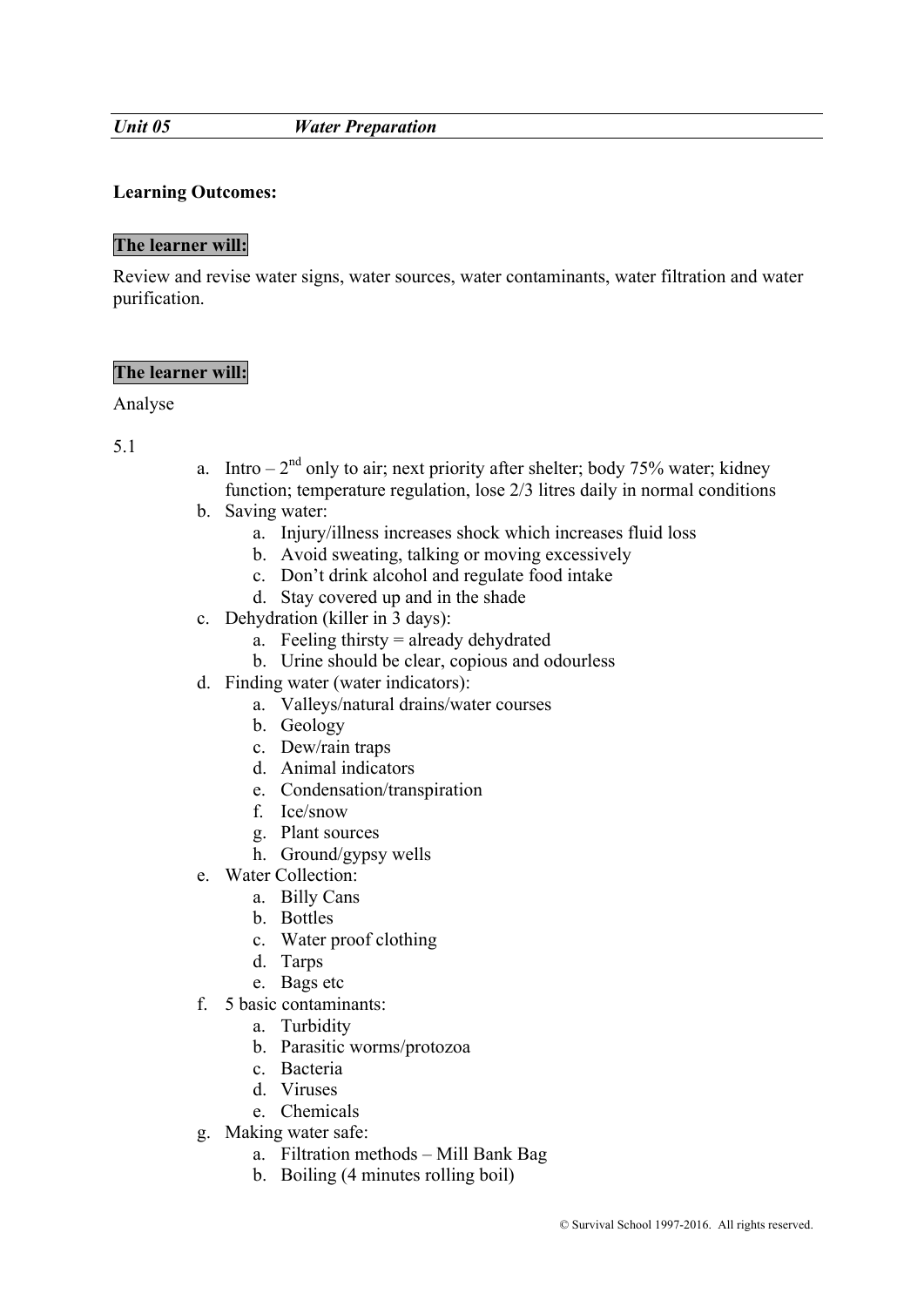- c. Chemicals (chlorine or potassium permanganate only)
- h. Safe water strategy:
	- a. Keep everything and everyone clean
	- b. Suspect water from unknown/standing sources
	- c. Filter cloudy water
	- d. Always boil drinking water for minimum of 4 minutes
	- e. Water bottles for water only, flood threads
	- f. Replace lids on bottles
	- g. Consider hazards of poisonous plants containing alkaloids during transpiration
	- h. Consider hazards of poisonous roots when digging gypsy wells
	- i. Research journey/expedition and 'know before you go'

#### **The learner can:**

5.2

- a. Describe the importance of clean water
- b. Illustrate ways of and the importance of saving water:
- c. Describe the signs of Dehydration
- d. Classify the signs and indicators that assist in finding water
- e. Compare water collection devices
- f. Compare the 5 basic contaminants
- g. Describe how to make water safe
- h. Illustrate the safe water strategy

# **Range (explanation)**

This module is theory based, but the candidate will source water from the woods, filter it with a Millbank bag and boil it in a pot provided. This module links in with the Cutting Techniques Module 4 and Fire Lighting Module 8 as the candidate will have to make a pot hanger and light the fire that boils the water.

#### **Can include:**

- Solar still
- Reverse osmosis
- Rectal infusion
- Use and care of mechanical filters and purifiers
- Keep instructions with kit

#### **Relevant safety points:**

- Clean out gypsy well
- Boil filtered water thoroughly before students drink it
- Take care with chemicals and follow instructions
- Iodine is now not available for sale in the EU
- Boiling failsafe method
- Alkaloids and other poisons contained in above and below ground parts of plants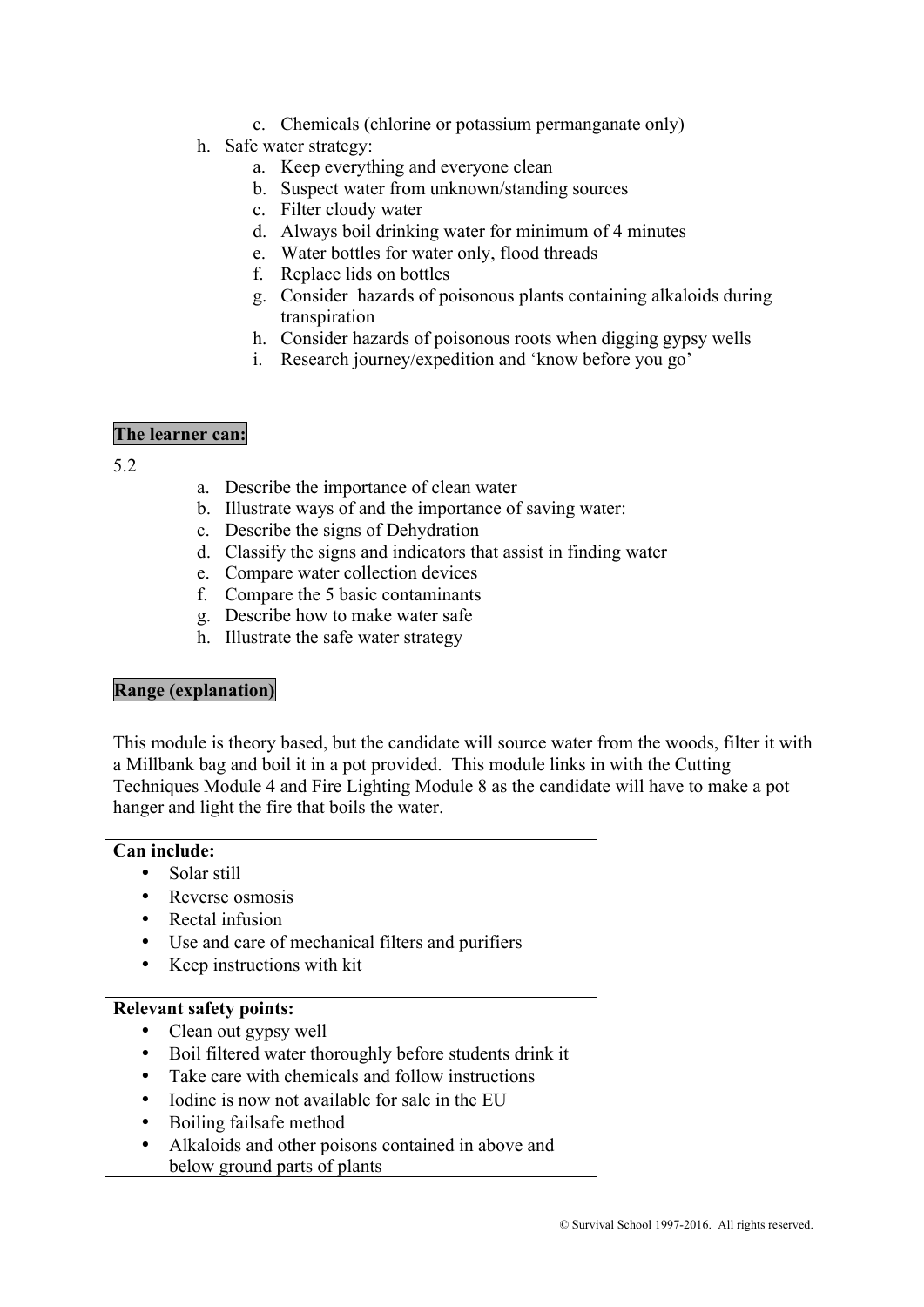# • Cover gypsy well and extinguish fire after the session

Internal Assessment Guidance – Unit 5:

## **Learning Outcome:** (list one after the other)

| $\overline{ }$<br><b>Number</b> | Type of evidence | <b>Additional information</b> |
|---------------------------------|------------------|-------------------------------|
|                                 |                  | (if applicable)               |
| 5.1a                            | Q/A              |                               |
| 5.1 <sub>b</sub>                | Q/A              |                               |
| 5.1c                            | Q/A              |                               |
| 5.1d                            | Q/A              |                               |
| 5.1e                            | Q/A              |                               |
| 5.1f                            | Q/A              |                               |
| 5.1g                            | <b>PD</b>        |                               |
| 5.1h                            | QA               |                               |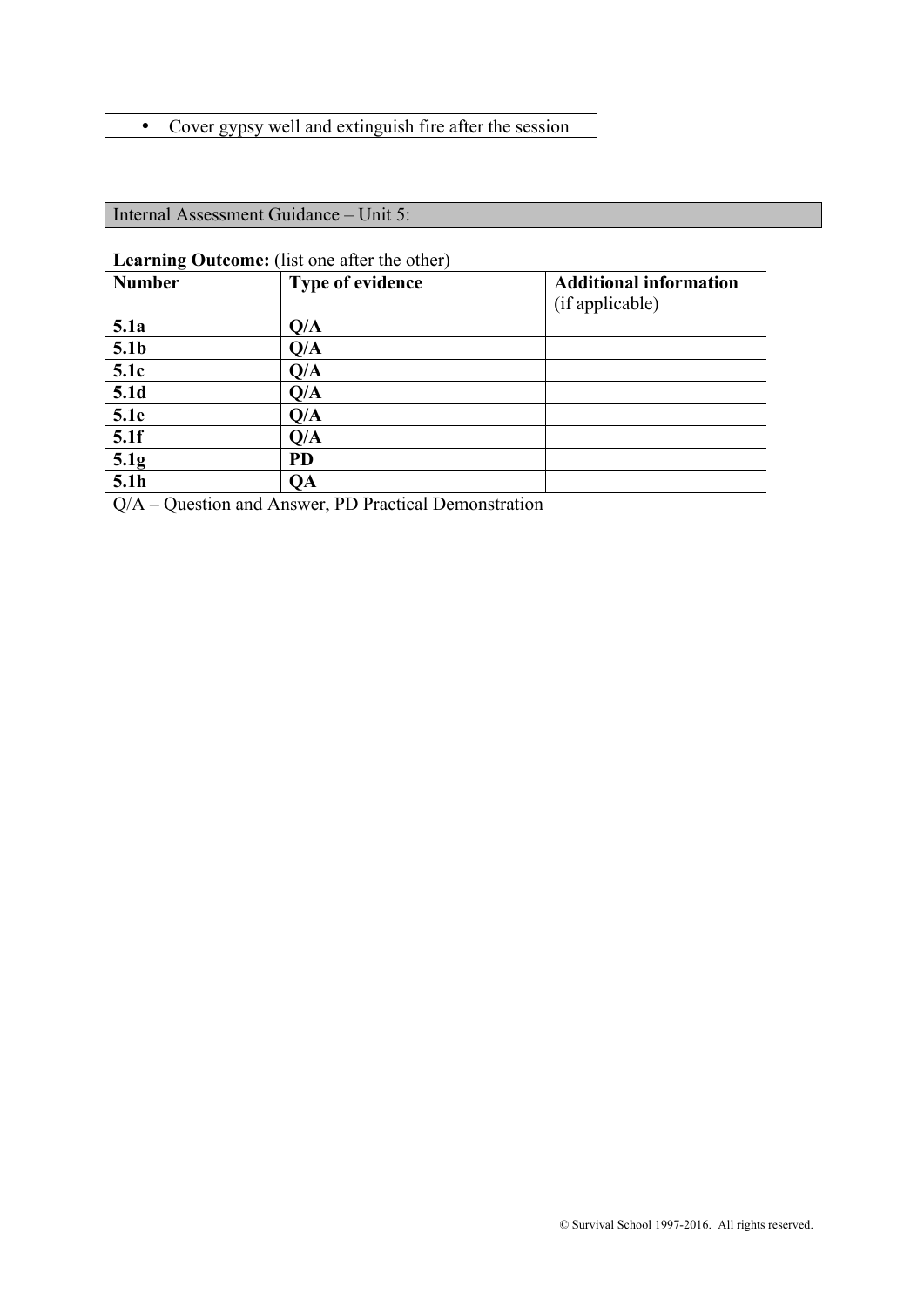#### *Unit 06 Game Preparation*

#### **Learning Outcomes:**

#### **The learner will:**

Review and revise how to prepare mammal, fish and fowl for consumption, safely and hygienically ensuring clean despatching techniques are followed

#### **The learner will:**

Review and revise

#### 6.1 Pigeon Preparation

- a. Checking the pigeon looks safe to eat
- b. Humane dispatching methods
- c. Preparation away from camp
- d. Hygiene clean hands
- e. Removing wings and head by hand
- f. Splitting body along correct axis by hand
- g. Removing breast bone and breast meat from body
- h. Removing breast meat
- i. Cooking techniques

#### **The learner can:**

6.2

- a. Assess that a pigeon is good to eat
- b. Demonstrate humane dispatching
- c. Illustrate the reasons for preparing game away from camp
- d. Apply good food hygiene
- e. Demonstrate how to remove head and wings
- f. Demonstrate how to split the body along the correct axis by hand
- g. Demonstrate how to remove the breast meat
- h. Use a range of cooking techniques

#### **The learner will:**

Review and Revise

- a. Checking the fish looks safe to eat
- b. Humane dispatching methods
- c. Corneal reflex
- d. Preparation away from camp
- e. Hygiene clean hands and tools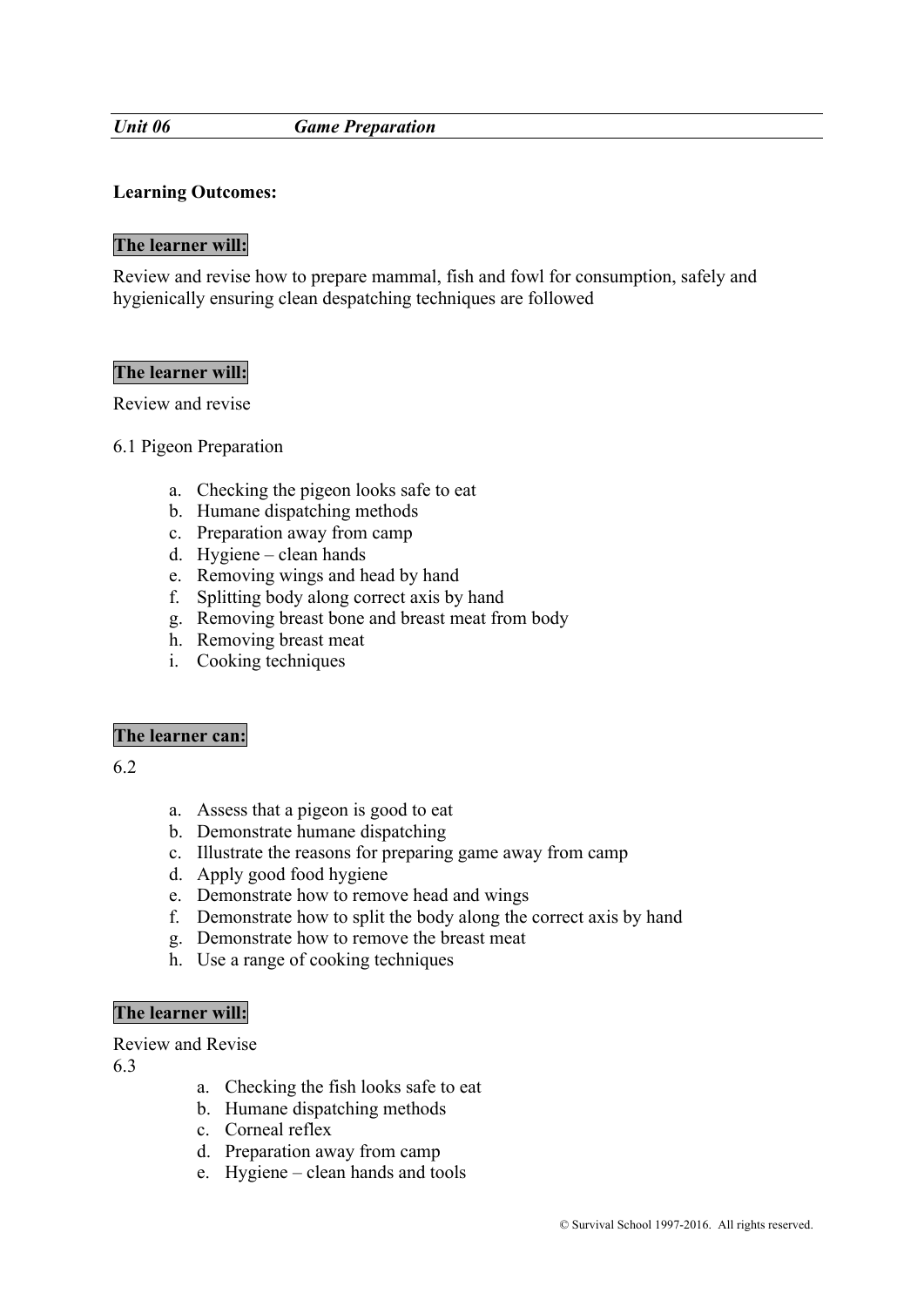- f. Emptying the anal passage
- g. Safe cut from vent to gills, without piercing intestines
- h. Cutting throat
- i. 'Stop cuts' at gills and tail
- j. Removing internal organs and blood line
- k. Best practice method of removing fillets, leaving head, bones and tail in one piece
- l. Cooking techniques

# **The learner can:**

#### 6.4

- a. Assess that a fish is good to eat
- b. Demonstrate humane dispatching
- c. Describe corneal reflex and understand its use
- d. Illustrate the reasons for preparing game away from camp
- e. Apply good food hygiene
- f. Demonstrate how to empty the anal passage
- g. Demonstrate how to safely cut from vent to gills
- h. Demonstrate how to cut through the throat
- i. Illustrate why stop cuts a required at gills and tail
- j. Demonstrate how to remove the internal organs and blood line
- k. Demonstrate how to remove fillets for cooking
- l. Use a range of cooking techniques

# **The learner will:**

Review and Revise

6.5

- a. Checking the rabbit looks safe to eat
- b. Humane dispatching methods
- c. Corneal reflex
- d. Preparation away from camp
- e. Hygiene clean hands and tools
- f. Emptying the bladder
- g. Best practice method for removing legs, head, skin and entrails without tainting the meat
- h. Check internal organs for signs of disease
- i. Best practice method for jointing
- j. Cooking techniques

#### **The learner can:**

- a. Assess that an animal is good to eat
- b. Demonstrate humane dispatching
- c. Describe corneal reflex and understand its use
- d. Illustrate the reasons for preparing game away from camp
- e. Apply good food hygiene
- f. Demonstrate how to empty the bladder
- g. Demonstrate how to safely remove the legs, head, skin and entrails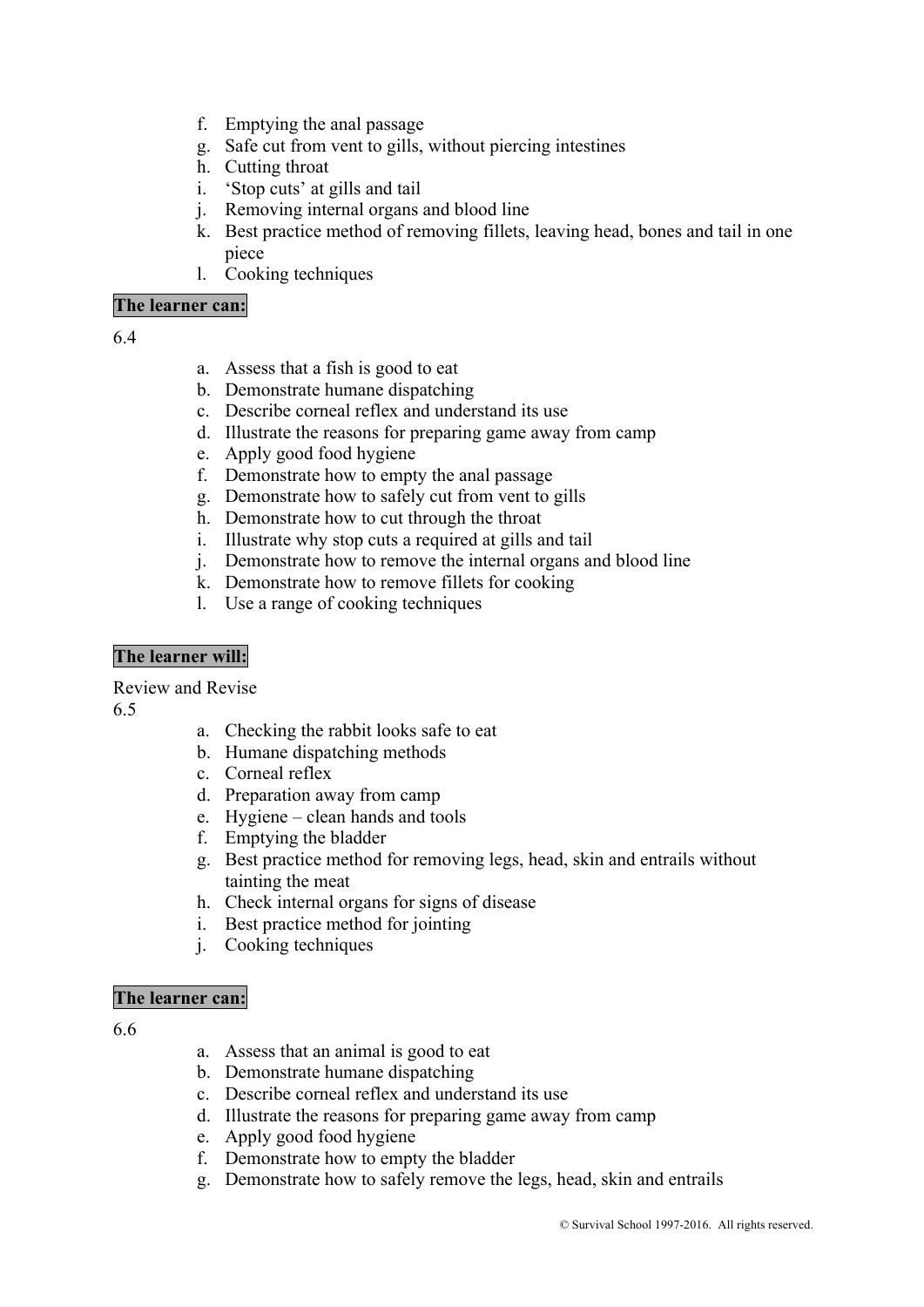- h. Demonstrate how to check internal organs for signs of disease
- i. Illustrate how to joint an animal
- j. Use a range of cooking techniques

# **Range (explanation)**

Pigeon, rabbit and trout preparation does NOT include physical despatch of the animal; the module is worked on game from a game dealer. Pigeon, rabbit and trout are the likely choice for this module, but it could as well be partridge, pheasant, duck or goose, squirrel, deer or any fish.

| Internal Assessment Guidance – Unit 06: |  |
|-----------------------------------------|--|
|-----------------------------------------|--|

| <b>Number</b>    | <b>Examing Outcome.</b> (not one and the other)<br>Type of evidence | <b>Additional information</b> |
|------------------|---------------------------------------------------------------------|-------------------------------|
|                  |                                                                     | (if applicable)               |
| 6.1a             | <b>PD</b>                                                           |                               |
| 6.1 <sub>b</sub> | <b>PD</b>                                                           |                               |
| 6.1c             | <b>PD</b>                                                           |                               |
| 6.1 <sub>d</sub> | <b>PD</b>                                                           |                               |
| 6.1e             | <b>PD</b>                                                           |                               |
| 6.1f             | <b>PD</b>                                                           |                               |
| 6.1 <sub>g</sub> | <b>PD</b>                                                           |                               |
| 6.1 <sub>h</sub> | <b>PD</b>                                                           |                               |
| 6.1i             | <b>PD</b>                                                           |                               |
| 6.3a             | <b>PD</b>                                                           |                               |
| 6.3 <sub>b</sub> | <b>PD</b>                                                           |                               |
| 6.3c             | <b>PD</b>                                                           |                               |
| 6.3d             | <b>PD</b>                                                           |                               |
| 6.3e             | <b>PD</b>                                                           |                               |
| 6.3f             | <b>PD</b>                                                           |                               |
| 6.3 <sub>g</sub> | <b>PD</b>                                                           |                               |
| 6.3h             | <b>PD</b>                                                           |                               |
| 6.3i             | <b>PD</b>                                                           |                               |
| 6.3j             | <b>PD</b>                                                           |                               |
| 6.3k             | <b>PD</b>                                                           |                               |
| 6.3k             | <b>PD</b>                                                           |                               |
| 6.5a             | <b>PD</b>                                                           |                               |
| 6.5 <sub>b</sub> | <b>PD</b>                                                           |                               |
| 6.5c             | <b>PD</b>                                                           |                               |
| 6.5d             | <b>PD</b>                                                           |                               |
| 6.5e             | <b>PD</b>                                                           |                               |
| 6.5f             | <b>PD</b>                                                           |                               |

#### **Learning Outcome:** (list one after the other)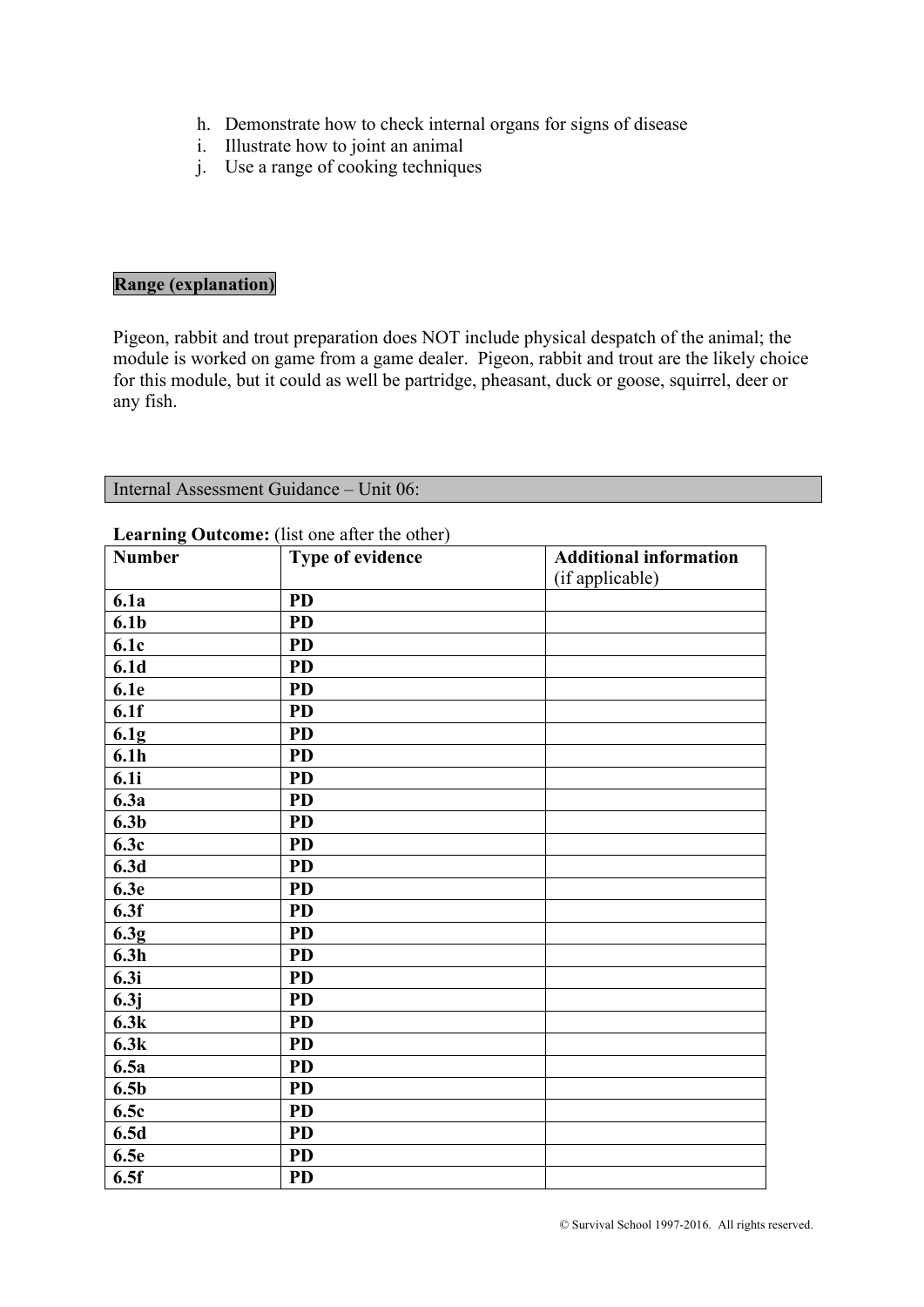| 6.5g | PD        |  |
|------|-----------|--|
| 6.5h | PD        |  |
| 6.5i | <b>PD</b> |  |
| 6.5j | <b>PD</b> |  |